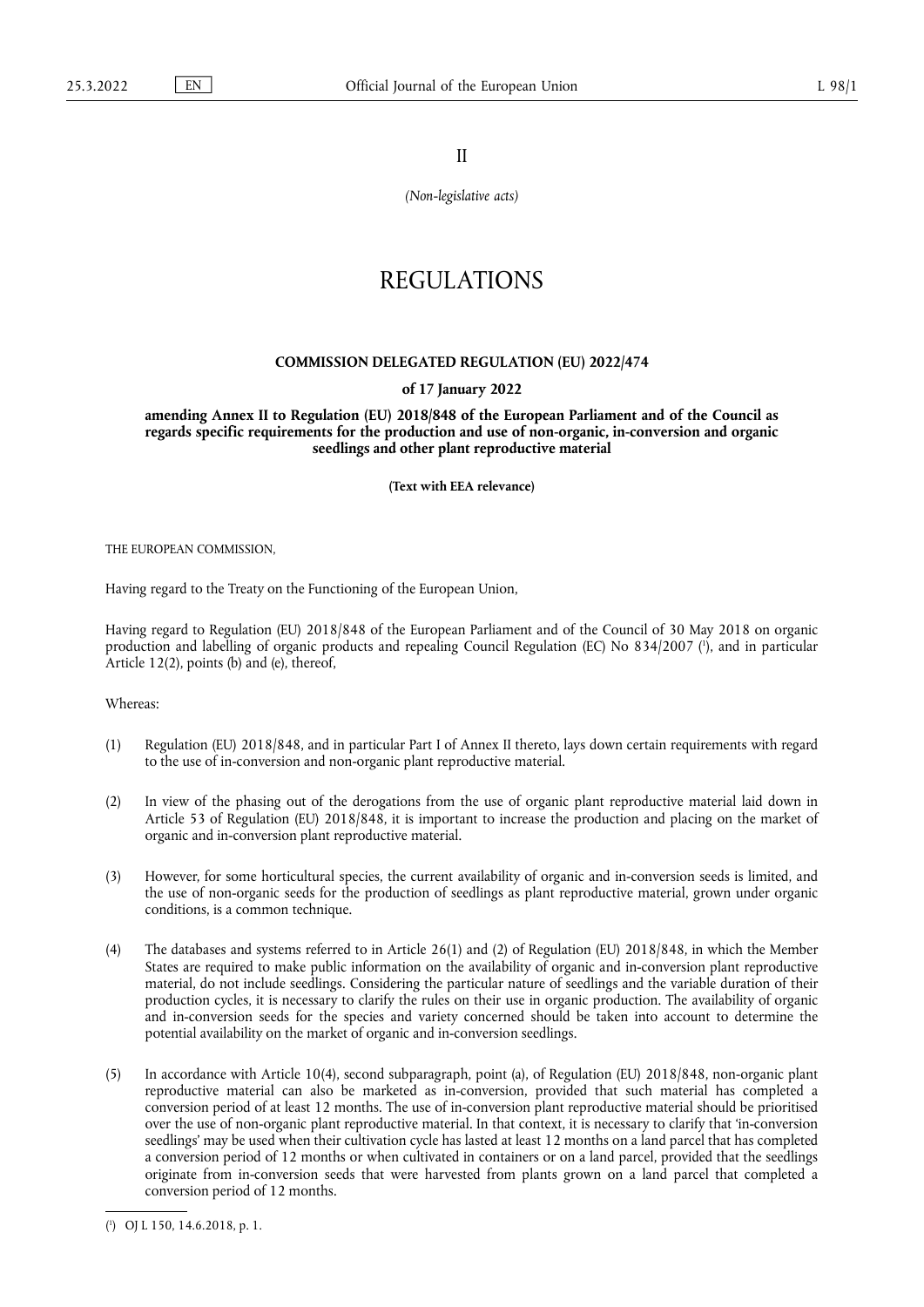- (6) Nevertheless, as regards seedlings, it is necessary to prohibit the use of non-organic seedlings for crops that have completed a production cycle within one growing season from the transplantation of seedlings to the first harvest of the final product in order to ensure the integrity of organic products which could be undermined in case of presence of residues in the non-organic seeds used as starting material.
- (7) For certain fruit, grapevine and ornamental species or varieties, the availability of mother plants or, where relevant, other plants intended for the production of plant reproductive material, grown in compliance with point 1.8.2 of Part I of Annex II to Regulation (EU) 2018/848, is insufficient. Moreover, there are few organic fruit and grapevine nurseries that work currently with mother plants grown in compliance with point 1.8.2 due to the long term investments and technical difficulties to ensure full compliance with quality certification and phytosanitary requirements.
- (8) In order to promote the further development of this highly specialised production sector, it is appropriate to introduce the possibility to authorise the use of non-organic plant reproductive material grown under organic conditions for the production of plant reproductive material to be marketed and used for organic crops, provided that certain specific conditions are met.
- (9) Operators producing such plant reproductive material should be allowed to make public, on a voluntary basis, information on the availability of such material in the national systems established in accordance with Article 26(2) of Regulation (EU) 2018/848. This will allow operators to choose organically grown plant reproductive material when organic or in-conversion plant reproductive material is not available.
- (10) In order to ensure coherence, the authorisations to use non-organic plant reproductive material grown under organic conditions for the production of plant reproductive material should expire at the same time as the derogations to the use of organic plant reproductive material. The Commission should monitor the availability of organic plant reproductive material and will end or extend such authorisations in the light of the conclusions as regards availability of organic plant reproductive material presented in the report provided for in Article 53(7) of Regulation (EU) 2018/848 and in accordance with Article 53(2) of that Regulation.
- (11) Annex II to Regulation (EU) 2018/848 should therefore be amended accordingly.
- (12) In order to avoid a legal vacuum, this Regulation should apply retroactively from the date of application of Regulation (EU) 2018/848,

HAS ADOPTED THIS REGULATION:

*Article 1*

Annex II to Regulation (EU) 2018/848 is amended in accordance with the Annex to this Regulation.

*Article 2*

This Regulation shall enter into force on the day following that of its publication in the *Official Journal of the European Union*. It shall apply from 1 January 2022.

This Regulation shall be binding in its entirety and directly applicable in all Member States.

Done at Brussels, 17 January 2022.

*For the Commission The President* Ursula VON DER LEYEN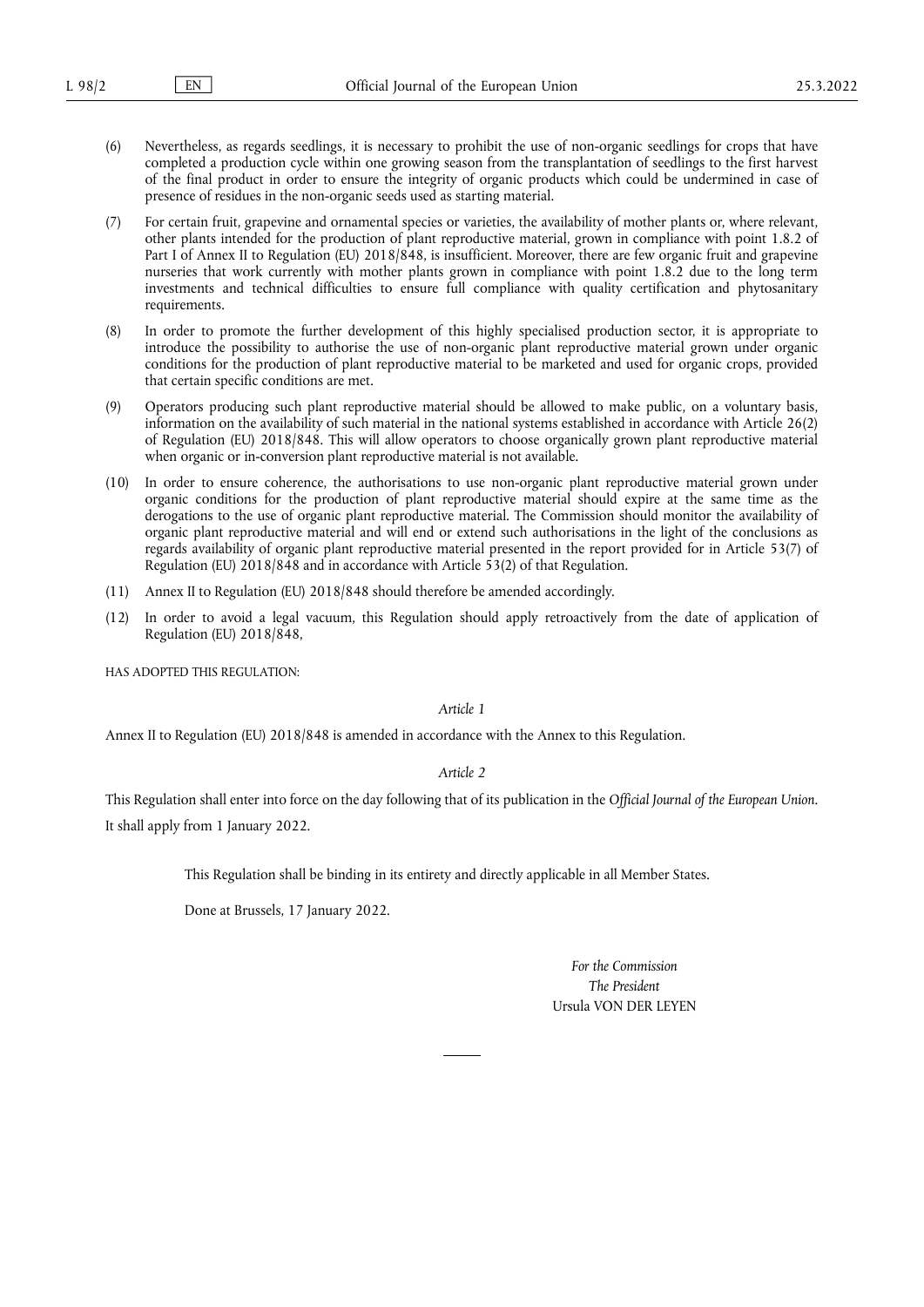### *ANNEX*

Part I of Annex II to Regulation (EU) 2018/848 is amended as follows:

- (a) point 1.8.5.1 is amended as follows:
	- (i) the first paragraph is replaced by the following:

'By way of derogation from point 1.8.1, where the data collected in the database referred to in Article 26(1) or the systems referred to in Article 26(2) show that the qualitative or quantitative needs of the operator regarding relevant organic plant reproductive material are not met, the operator may use in-conversion plant reproductive material in accordance with Article 10(4), second subparagraph, point (a), or plant reproductive material authorised in accordance with point 1.8.6.';

(ii) the following paragraph is inserted after the first paragraph:

'In addition, in case of a lack of availability of organic seedlings, "in-conversion seedlings", marketed in compliance with Article 10(4), second subparagraph, point (a), may be used when grown as follows:

- (a) through a cultivation cycle from seeds to final seedling lasting at least 12 months on a land parcel that, during that same period, has completed a conversion period of at least 12 months; or
- (b) on an organic or in-conversion land parcel or in containers if covered by the derogation referred to in point 1.4, provided that the seedlings have originated from in-conversion seeds, harvested from a plant grown on a land parcel that has completed a conversion period of at least 12 months.';
- (iii) the second, third and fourth paragraphs are replaced by the following:

'Where organic or in-conversion plant reproductive material or plant reproductive material authorised in accordance with point 1.8.6 is not available in sufficient quality or quantity to fulfil the operator's needs, competent authorities may authorise the use of non-organic plant reproductive material subject to points 1.8.5.3 to 1.8.5.8.

Such individual authorisation shall be issued only in one of the following situations:

- (a) where no variety of the species that the operator wants to obtain is registered in the database referred to in Article 26(1) or the systems referred to in Article 26(2);
- (b) where no operator who markets plant reproductive material, is able to deliver the relevant organic or in-conversion plant reproductive material or plant reproductive material authorised in accordance with point 1.8.6 in time for sowing or planting in situations where the user has ordered the plant reproductive material in reasonable time to allow the preparation and supply of organic or in-conversion plant reproductive material or of plant reproductive material authorised in accordance with point 1.8.6;
- (c) where the variety that the operator wants to obtain is not registered as organic or in-conversion plant reproductive material or as plant reproductive material authorised in accordance with point 1.8.6 in the database referred to in Article 26(1) or the systems referred to Article 26(2) and the operator is able to demonstrate that none of the registered alternatives of the same species are appropriate in particular to the agronomic and pedo-climatic conditions and necessary technological properties for the production to be obtained;
- (d) where it is justified for use in research, test in small-scale field trials, for variety conservation purposes of for product innovation and agreed by the competent authorities of the Member State concerned.

Prior to requesting any such authorisation, operators shall consult the database referred to in Article 26(1) or the systems referred to in Article 26(2) in order to verify whether relevant organic or in-conversion plant reproductive material or plant reproductive material authorised in accordance with point 1.8.6 is available and thus whether their request is justified.';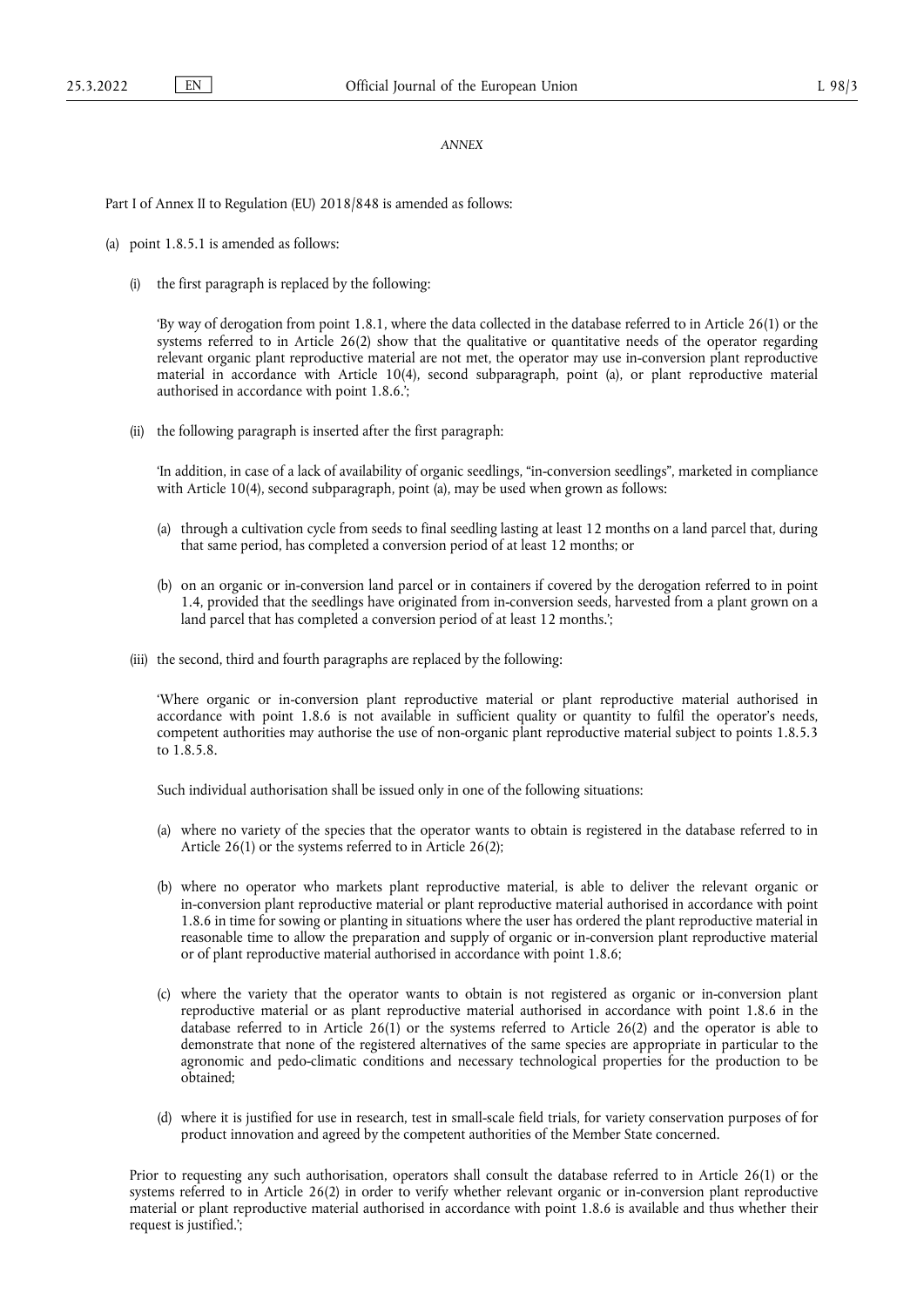- (b) point 1.8.5.2 is amended as follows:
	- (i) the first paragraph is replaced by the following:

'By way of derogation from point 1.8.1, operators in third countries may use in-conversion plant reproductive material in accordance with Article 10(4), second subparagraph, point (a), or plant reproductive material authorised in accordance with point 1.8.6 when organic plant reproductive material is justified to be not available in sufficient quality or quantity in the territory of the third country in which the operator is located.';

(ii) the third paragraph is replaced by the following:

'Control authorities or control bodies recognised in accordance with Article 46(1) may authorise operators in third countries to use non-organic plant reproductive material in an organic production unit, when organic or in-conversion plant reproductive material or plant reproductive material authorised in accordance with point 1.8.6 is not available in sufficient quality or quantity in the territory of the third country in which the operator is located, under the conditions laid down in points 1.8.5.3, 1.8.5.4, 1.8.5.5 and 1.8.5.8.';

- (c) the following points 1.8.5.8 and 1.8.6 are inserted:
	- '1.8.5.8. Competent authorities shall not authorise the use of non-organic seedlings in the case of seedlings of species that have a cultivation cycle completed in one growing season, from the transplantation of the seedling to the first harvest of product.
	- 1.8.6. Competent authorities or, where appropriate, control authorities or control bodies recognised in accordance with Article 46(1) may authorise operators producing plant reproductive material for use in organic production to use non-organic plant reproductive material, when mother plants or, where relevant, other plants intended for the production of plant reproductive material and produced in compliance with point 1.8.2 are not available in sufficient quantity or quality, and to place such material on the market for use in organic production provided that the following conditions are met:
		- (a) the non-organic plant reproductive material used has not been treated after harvest with plant protection products other than those authorised in accordance with Article 24(1) of this Regulation, unless chemical treatment has been prescribed in accordance with Regulation (EU) 2016/2031 for phytosanitary purposes by the competent authorities of the Member State concerned for all varieties and heterogeneous material of a given species in the area in which the plant reproductive material is to be used. Where non-organic plant reproductive material treated with such prescribed chemical treatment is used, the land parcel on which the treated plant reproductive material is growing shall be subject, where appropriate, to a conversion period as provided in points 1.7.3 and 1.7.4;
		- (b) the non-organic plant reproductive material used is not a seedling of species that have a cultivation cycle completed in one growing season, from the transplantation of the seedling to the first harvest of product;
		- (c) the plant reproductive material is grown in compliance with all other relevant organic plant production requirements;
		- (d) the authorisation to use non-organic plant reproductive material shall be obtained before that material is sown or planted;
		- (e) the competent authority, control authority or control body responsible for the authorisation shall grant the authorisation only to individual users and for one season at a time, and shall list the quantities of the authorised plant reproductive material;
		- (f) by way of derogation from point (e), the competent authorities of the Member States may annually grant a general authorisation for the use of a given species or subspecies or variety of non-organic plant reproductive material and make the list of species, subspecies or varieties publicly available and keep it updated on an annual basis. In that case, those competent authorities shall list the quantities of authorised non-organic plant reproductive material;
		- (g) the authorisations granted in accordance with this paragraph shall expire on 31 December 2036.